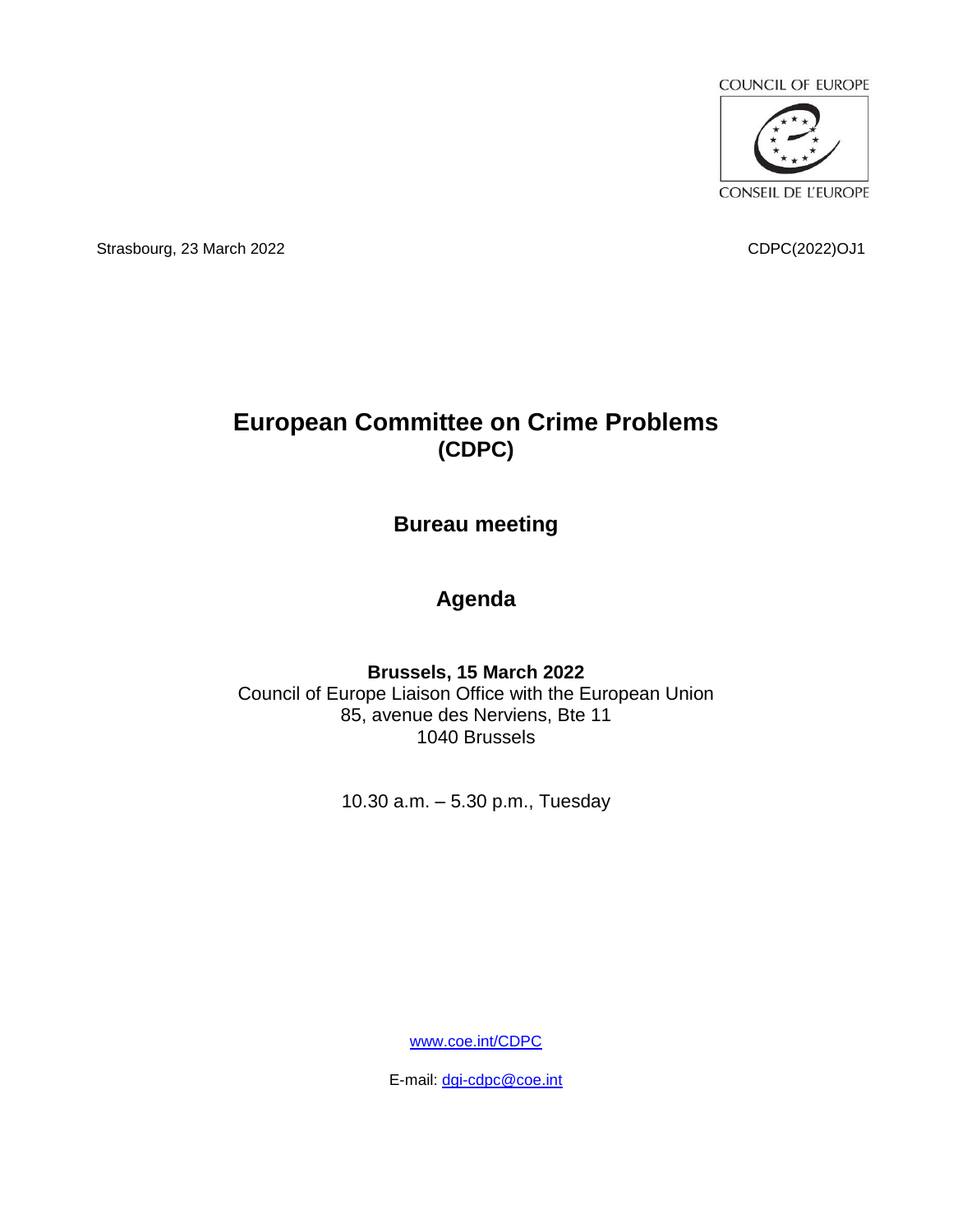|                           | 1. Opening of the meeting                                                                    |
|---------------------------|----------------------------------------------------------------------------------------------|
|                           | 2. Adoption of the draft agenda                                                              |
|                           | Draft agenda                                                                                 |
| <b>CDPC-BU(2022)1</b>     | Annotated agenda                                                                             |
|                           | 3. Information by the Chair, members of the CDPC Bureau<br>and the Secretariat               |
| CDPC(2021)14              | List of decisions of the 80 <sup>th</sup> CDPC Plenary, 7-9 December 2021                    |
| Terms of reference        | Terms of reference of the CDPC (2022-2025)                                                   |
| CDPC(2019)9Fin            | 4. Action Plan on Smuggling of migrants                                                      |
| (sent by e-mail)          | List of members of the network                                                               |
|                           | 5. Hate Crime                                                                                |
| <b>Terms of reference</b> | Terms of reference of the Working Group                                                      |
| PC/ADI-CH(2022)7          | Meeting report of the Committee of Experts on Hate Crime<br>(PC/ADI-CH), 16-17 February 2022 |
| PC/ADI-CH(2022)3_rev1     | Preliminary outline of the draft Recommendation on combating<br><b>Hate Crime</b>            |
| PC/ADI-CH(2022)4          | Background document                                                                          |

\_\_\_\_\_\_\_\_\_\_\_\_\_\_\_\_\_\_\_\_\_\_\_\_\_\_\_\_\_\_\_\_\_\_\_\_\_\_\_\_\_\_\_\_\_\_\_\_\_\_\_\_\_\_\_\_\_\_\_\_\_\_\_\_\_\_\_\_\_\_\_\_\_\_\_\_\_\_\_\_\_\_\_\_\_\_\_\_\_\_\_\_\_\_\_\_\_\_\_\_\_\_\_\_\_\_\_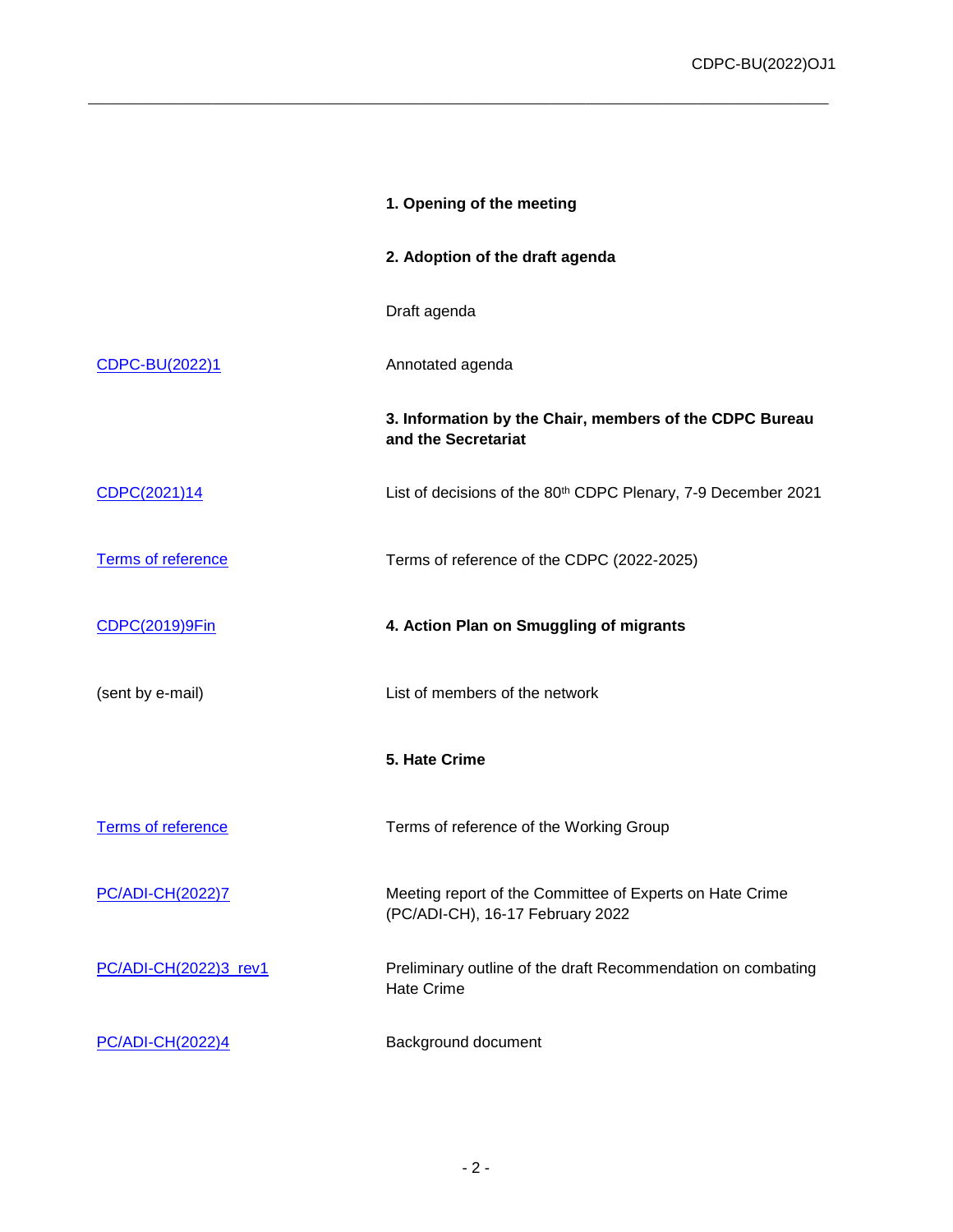|                                                                                                         | 6. Council for Penological Co-operation (PC-CP)                                                                                                                                                                                                 |
|---------------------------------------------------------------------------------------------------------|-------------------------------------------------------------------------------------------------------------------------------------------------------------------------------------------------------------------------------------------------|
| <b>Website of the Conference</b>                                                                        | a. 26th Council of Europe Conference of Directors of Prison<br>and Probation Services (CDPPS) (20-21 September 2021,<br>Portugal)                                                                                                               |
|                                                                                                         | Information regarding the holding of the 27th Council of Europe<br>Conference of Directors of Prison and Probation Services (Sevilla,<br>Spain, 21-22 June 2022)                                                                                |
|                                                                                                         | b. Items for information                                                                                                                                                                                                                        |
| <b>PC-CP(2021)9rev</b>                                                                                  | Ethical Guidelines for the use of Artificial Intelligence by the prison<br>and probation services or private companies acting on their behalf                                                                                                   |
| PC-CP(2021)17rev                                                                                        | Draft Committee of Ministers Recommendation "Ethical and<br>Organisational Aspects of the Use of Artificial Intelligence and<br>related Digital Technologies by Prison, Probation and other<br>Services Executing Penal Sanctions and Measures" |
| PC-CP(2021)4<br>(Please note the document is 170<br>pages long)                                         | Replies to the questionnaire - Survey on mental disorders and<br>disabilities of Persons in Penal Detention                                                                                                                                     |
| <b>PC-CP(2021)Misc2</b><br>(original replies in French)                                                 |                                                                                                                                                                                                                                                 |
| <b>PC-CP(2021)Misc3</b><br>(original reply in German)<br>(please note the document is 46 pages<br>long) |                                                                                                                                                                                                                                                 |
| PC-CP(2021)5 (Please note the<br>document is 98 pages long)                                             | Replies to the questionnaire - Survey on mental health of person<br>under supervision of probation services                                                                                                                                     |
| PC-CP(2021)8Rev4 (Please note the<br>document is 50 pages long)                                         | Prisons and Probation: a Council of Europe White Paper on the<br>management of offenders with mental health disabilities and<br>disorders                                                                                                       |
| PC-CP(2021)15                                                                                           | Summary Meeting Report of the 11th PC-CP Plenary Meeting<br>(hybrid), 22-23 November 2021                                                                                                                                                       |
| PC-CP(2022)1                                                                                            | Summary meeting report of the PC-CP WG meeting (23-25<br>February 2022) (hybrid)                                                                                                                                                                |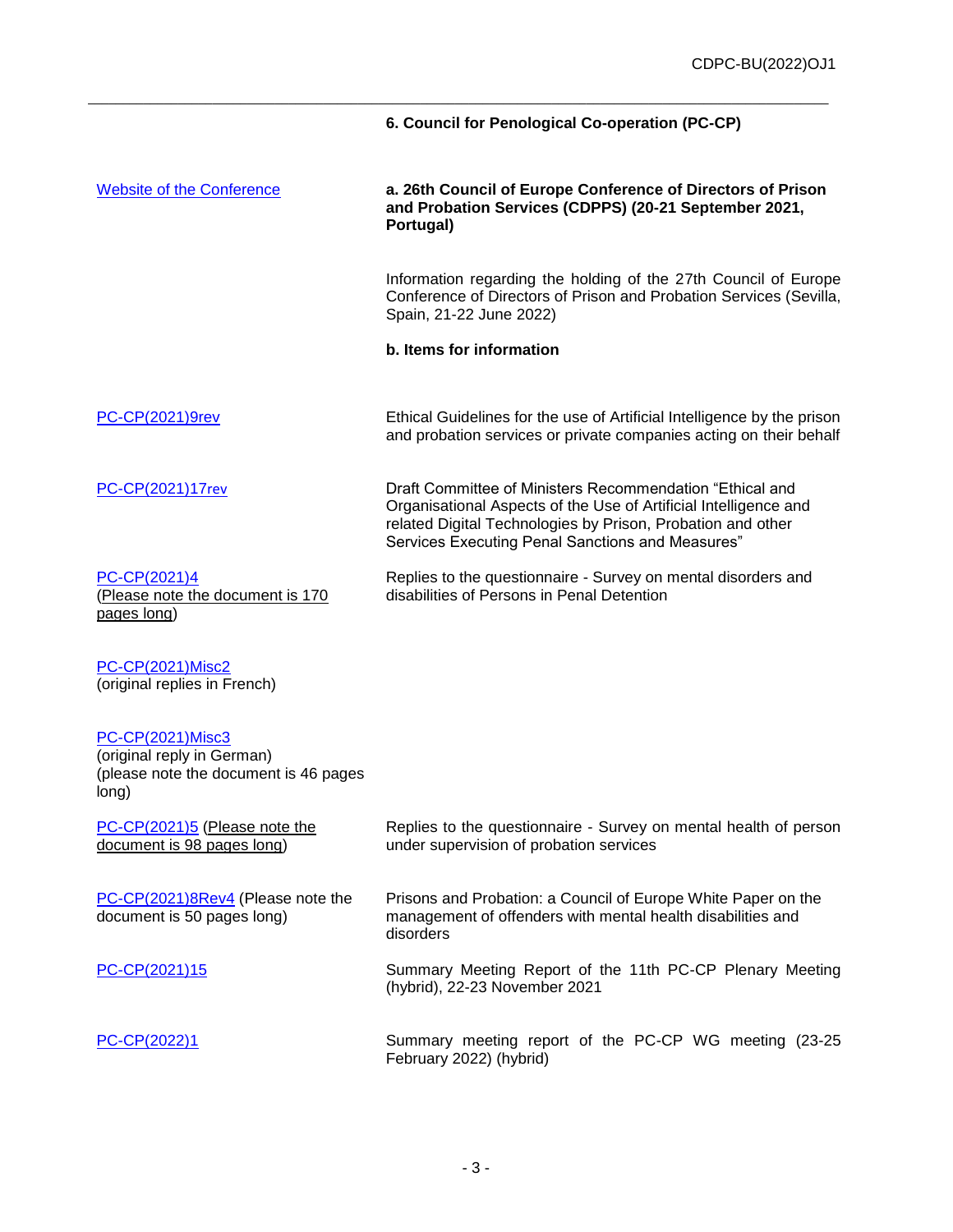| <b>Terms of reference</b>                                    | Terms of reference of the PC-CP (2022-2025)                                                                     |
|--------------------------------------------------------------|-----------------------------------------------------------------------------------------------------------------|
|                                                              | 7. Artificial Intelligence and criminal law                                                                     |
| <b>CDPC-AICL(2021)1</b>                                      | Report of the 1st meeting, 15-16 November 2021                                                                  |
| CDPC(2021)2                                                  | Terms of reference of the Working Group                                                                         |
| CDPC(2020)3Rev                                               | Feasibility Study of a future Council of Europe instrument on<br>Artificial Intelligence and Criminal Law       |
| CAHAI(2020)23 (Please note the<br>document is 56 pages long) | Feasibility Study of the Ad Hoc Committee on Artificial Intelligence<br>(CAHAI)                                 |
|                                                              | 8. Committee of Experts on the operation of European<br>conventions on co-operation in criminal matters (PC-OC) |
| PC-OC(2021)14                                                | List of decisions of the 80 <sup>th</sup> Plenary meeting, 23-25 November<br>2021                               |
| PC-OC Mod (2021)07                                           | List of decisions of the 31st meeting of the PC-OC Mod, 7-9<br>September 2021                                   |
| Terms of reference                                           | Terms of reference of the PC-OC (2022-2025)                                                                     |
|                                                              | 9. Environment and Criminal Law                                                                                 |
| CDPC-EC(2022)4                                               | Report of the 4 <sup>th</sup> meeting of the Working Group, 24-25 February<br>2022                              |
| CDPC-EC(2021)3                                               | Report of the 3rd meeting of the Working Group, 7-8 October 2021                                                |
| CDPC-EC(2021)2                                               | Report of the 2 <sup>nd</sup> meeting of the Working Group, 15 June 2021                                        |
| CDPC(2021)9Rev                                               | <b>Draft Feasibility Study</b>                                                                                  |

\_\_\_\_\_\_\_\_\_\_\_\_\_\_\_\_\_\_\_\_\_\_\_\_\_\_\_\_\_\_\_\_\_\_\_\_\_\_\_\_\_\_\_\_\_\_\_\_\_\_\_\_\_\_\_\_\_\_\_\_\_\_\_\_\_\_\_\_\_\_\_\_\_\_\_\_\_\_\_\_\_\_\_\_\_\_\_\_\_\_\_\_\_\_\_\_\_\_\_\_\_\_\_\_\_\_\_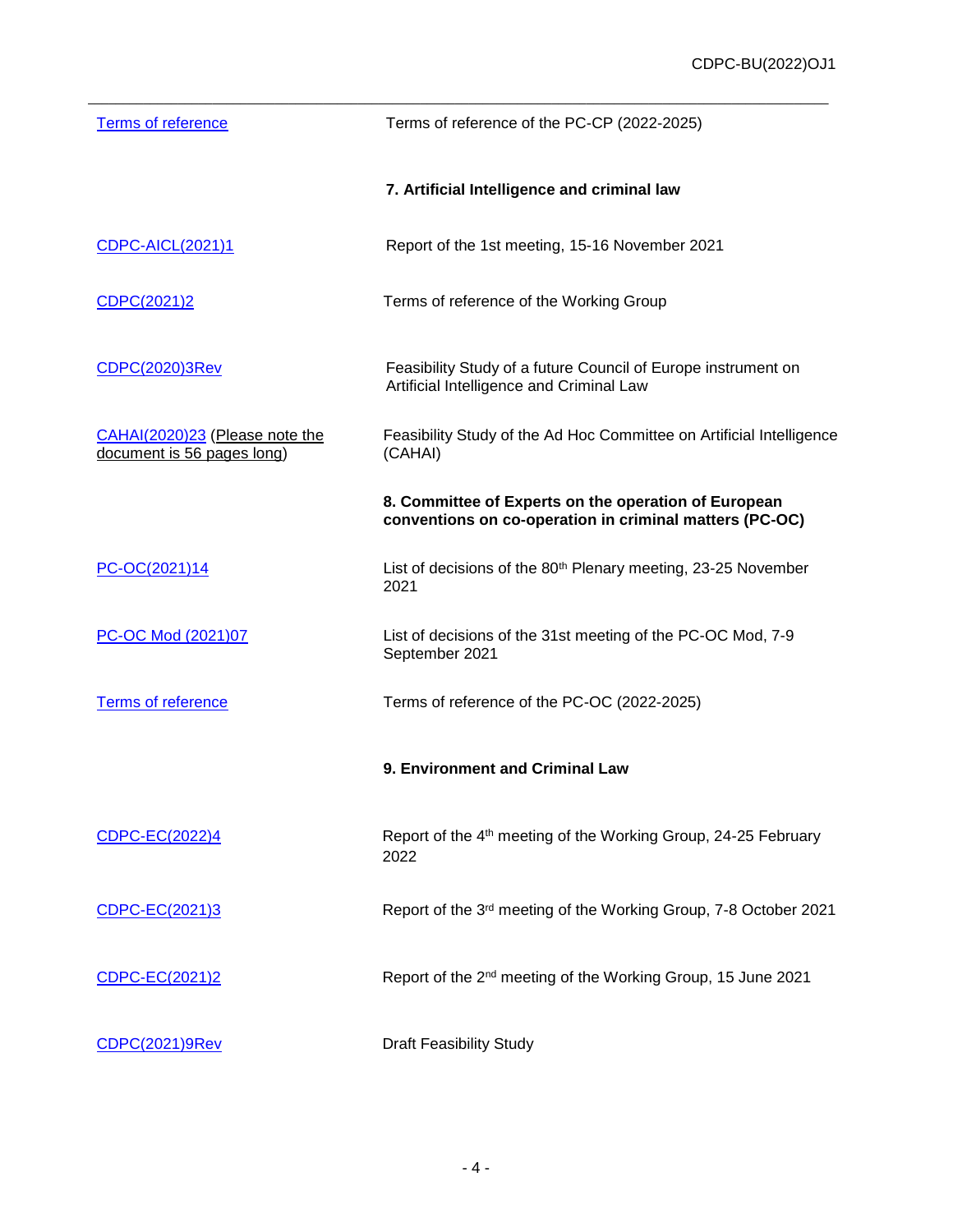| CDPC(2021)4                                                 | Discussion paper on Protecting the Environment through Criminal<br>Law                                                                                    |
|-------------------------------------------------------------|-----------------------------------------------------------------------------------------------------------------------------------------------------------|
|                                                             | 10. Victims' rights                                                                                                                                       |
| CDPC-VR(2022)1                                              | Report of the 1 <sup>st</sup> meeting of the Working Group, 10-11 February<br>2022                                                                        |
| CDPC(2021)1                                                 | Proposal for an update of CM Recommendation Rec(2006)8 to<br>member States on assistance to crime victims (by Profs Suzan<br>van der Aa/Antony Pemberton) |
|                                                             | 11. Information points                                                                                                                                    |
|                                                             | a. Criminal Law and Administrative Law                                                                                                                    |
| CDPC(2018)13                                                | Questionnaire on administrative sanctions                                                                                                                 |
| CDPC(2019)1 (Please note the<br>document is 190 pages long) | Replies to Questionnaire on administrative sanctions                                                                                                      |
|                                                             | b. CAI (Committee on Artifical Intelligence)                                                                                                              |
| Terms of reference                                          | Terms of reference                                                                                                                                        |
|                                                             | c. Medicrime                                                                                                                                              |
| T-MEDICRIME(2021) LD 02                                     | List of decisions of the 5th plenary meeting of the Committee of<br>the Parties, 1-3 December 2021                                                        |
| Programme<br>Link to the video                              | 10th anniversary of the MEDICRIME Convention, 2 December<br>2021                                                                                          |
|                                                             | d. Terrorism                                                                                                                                              |

\_\_\_\_\_\_\_\_\_\_\_\_\_\_\_\_\_\_\_\_\_\_\_\_\_\_\_\_\_\_\_\_\_\_\_\_\_\_\_\_\_\_\_\_\_\_\_\_\_\_\_\_\_\_\_\_\_\_\_\_\_\_\_\_\_\_\_\_\_\_\_\_\_\_\_\_\_\_\_\_\_\_\_\_\_\_\_\_\_\_\_\_\_\_\_\_\_\_\_\_\_\_\_\_\_\_\_